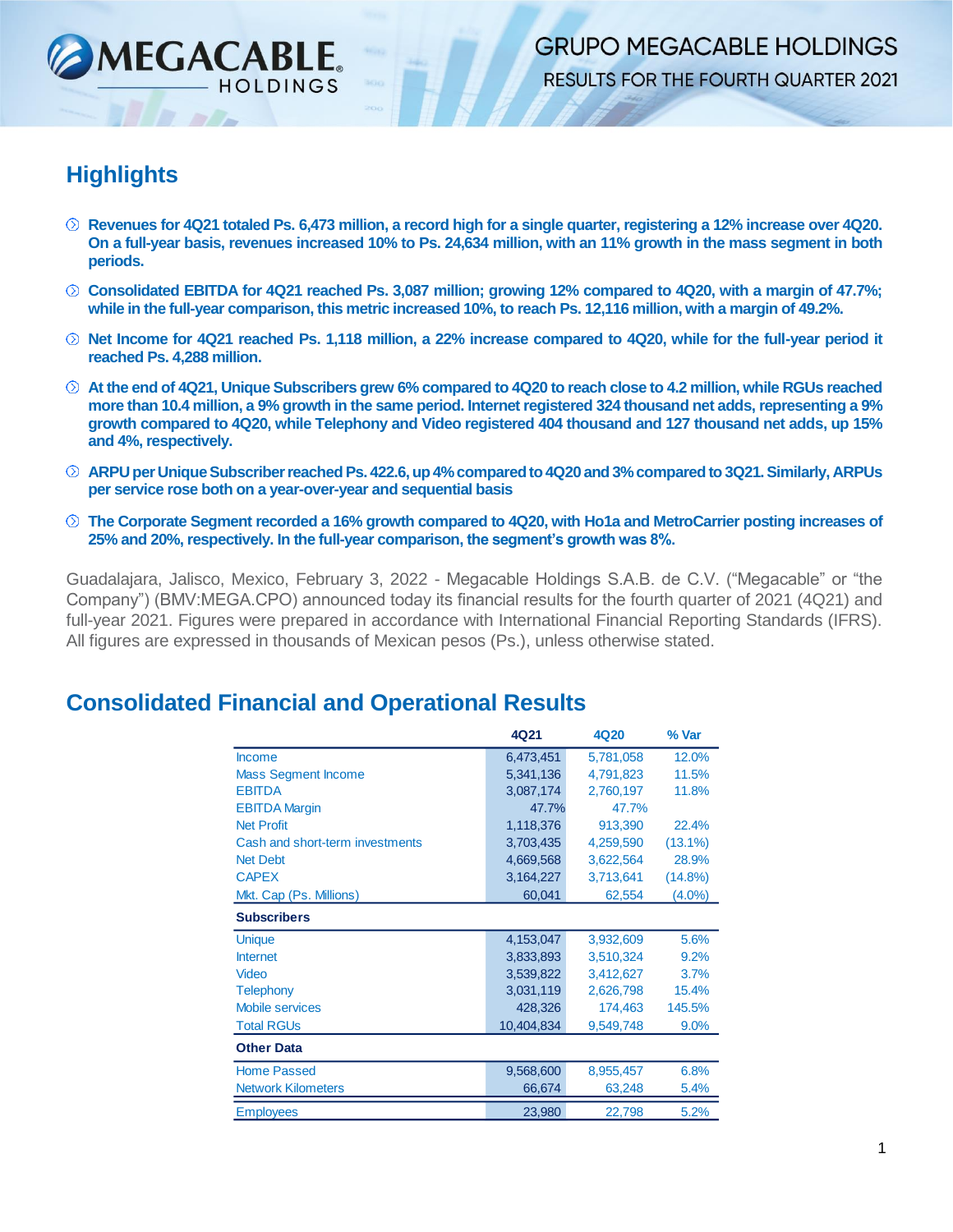

## **General Remarks**

During the quarter, the Company continued its growth trend in both the number of subscribers and ARPU for all its mass segment services, which drove double-digit revenue and EBITDA growth. In the same line within the Corporate segment, this growth trend was reflected in the highest revenue figure for a single quarter in the last two years.

## **Unique Subscribers and Revenue Generating Units (RGUs)**

At the end of the quarter, the Company recorded 4'153,047 unique subscribers, an increase of 5.6% compared to 4Q20, equivalent to 220 thousand net adds. On the other hand, RGUs surpassed 10.4 million, an increase of 9.0% compared to the same quarter of the previous year, due to the growth of subscribers in the three mass segment services. Revenue generating units per unique subscriber maintained its upward trend to reach 2.51.



Note: Mobile Services subscribers are not included in total RGUs.

# **Internet Subscribers**

At the end of 4Q21, the Internet segment reached 3'833,893 subscribers, an increase of 9.2%, representing 324 thousand net adds compared to 4Q20. In this quarter, 81 thousand new subscribers were registered, an increase of 2.2% compared to 3Q21.

The Company continues to deliver higher bandwidths to its subscribers through a robust and state-of-the-art infrastructure, bolstered by the network evolution project. This service has maintained its essential role in modern society amid the current backdrop and has been increasing its penetration throughout the country.

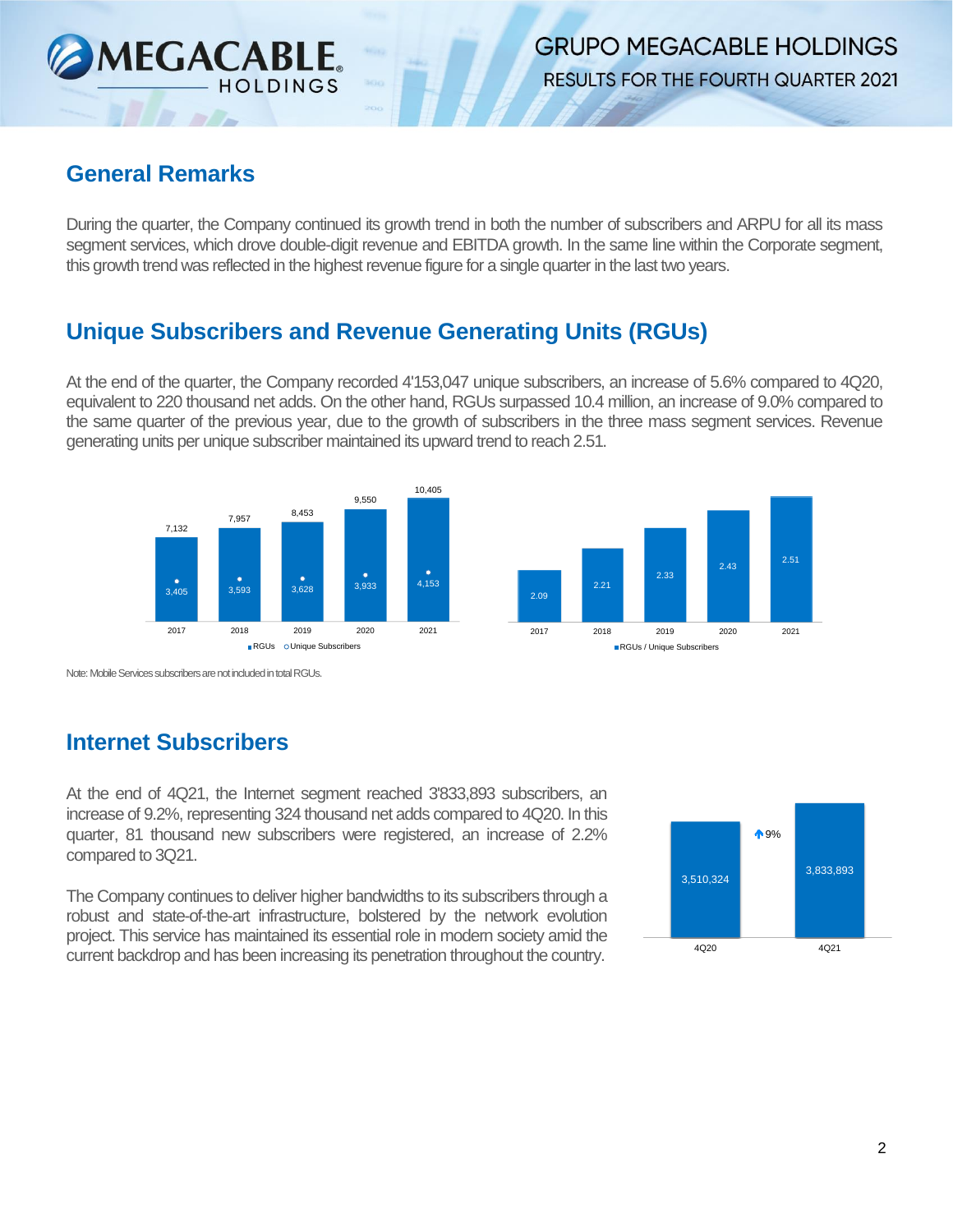# **Video Subscribers**

**MEGACABLE.** 

The Video segment continued its growth trend and at the end of 4Q21 reached 3,539,822 subscribers, an increase of 127 thousand net adds, an increase of 3.7% compared to 4Q20; 24 thousand new subscribers were added compared to 3Q21.

The Xview+ platform continues its upward trend and registered a 107.5% growth, which implies more than 1.2 million net adds compared to 4Q20, to reach 2.4 million set top boxes (STBs), while 137 thousand net adds were registered compared to last quarter. Digital subscribers accounted for 84% of the Company's subscriber base through 5 million STBs.

#### **Telephony Subscribers**

The Telephony segment closed the quarterwith 3'031,119 subscribers, registering 404 thousand net adds compared to 4Q20, an increase of 15.4%. During the quarter, 97 thousand new subscribers were registered, an increase of 3.3% compared to 3Q21. The growth of this service is mainly driven by the Company's bundling strategy.

#### **Mobile Services Subscribers**

At the end of the quarter, the Company reached 428 thousand subscribers in the Mobile Services segment, representing 83 thousand net adds compared to 3Q21, mainly supported by a well-executed marketing campaign.

#### **Churn Rate**

The churn rates for Video and Telephony services decreased slightly compared to 3Q21, while Internet remained unchanged; however, it remained below pre-pandemic levels, supporting the Company's subscriber growth.

|                  | 4Q21 | 3Q21 | 4Q20 | 4Q19 |
|------------------|------|------|------|------|
| <b>Internet</b>  | 2.0% | 2.0% | 1.6% | 2.3% |
| Video            | 2.2% | 2.3% | 1.7% | 2.4% |
| <b>Telephony</b> | 2.4% | 2.5% | 2.1% | 3.1% |





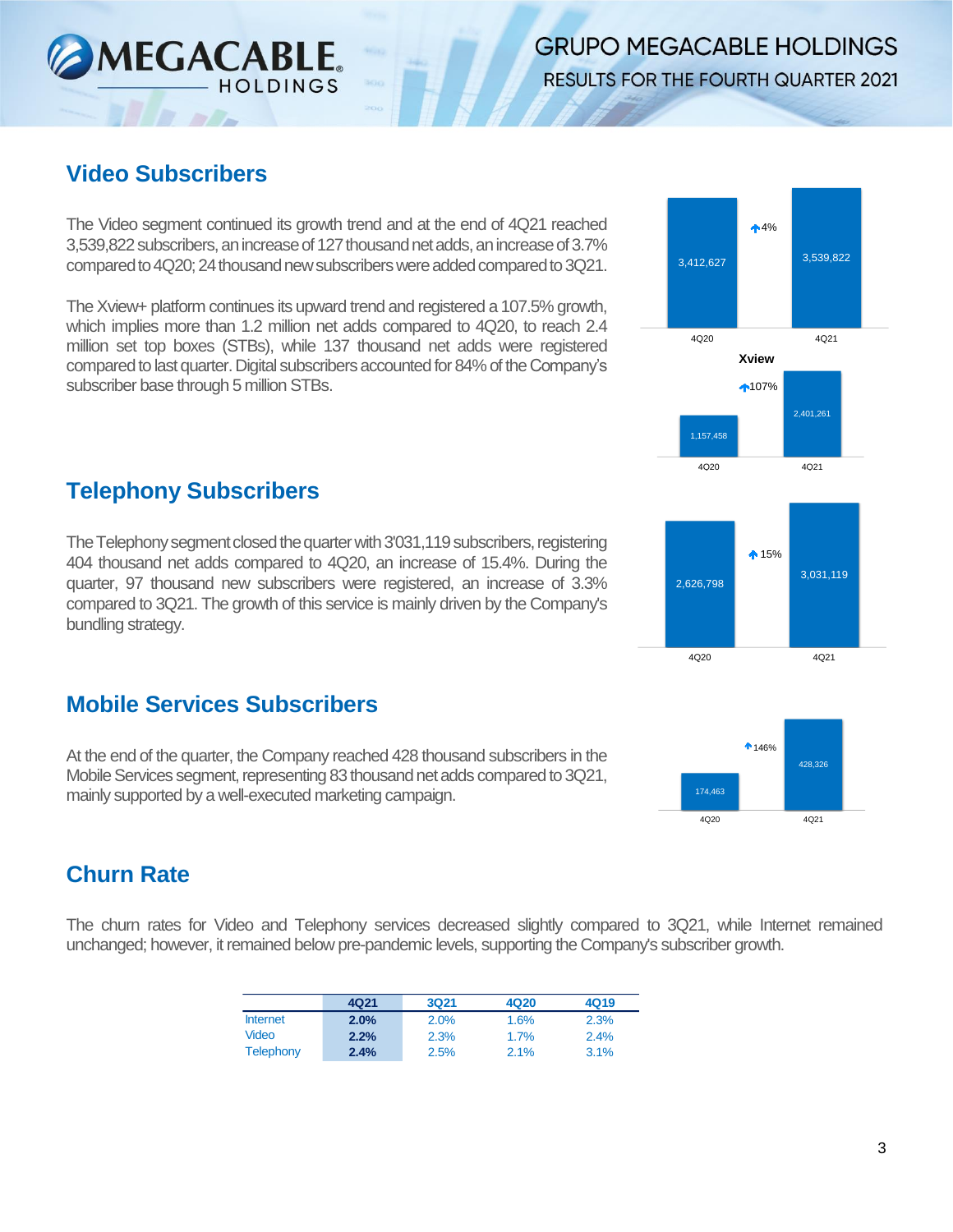

#### **Revenues**

Total revenues for the fourth quarter reached Ps. 6,473 million, a record for the Company in a single quarter and recording a 12.0% increase compared to 4Q20. The mass segment grew 11.5%, driven by higher subscriber adds and revenues from add-on services. In the same comparison, revenues from the Business segment, including the Corporate Telecom and content production segments, grew 14.5%, the highest quarterly increase in the last two years.

|                          | 4Q21      | 4Q20      | %Var  | 12M21      | 12M20      | %Var      |
|--------------------------|-----------|-----------|-------|------------|------------|-----------|
| <b>Internet</b>          | 2.139.616 | 1.900.984 | 13%   | 8.225.288  | 7.205.950  | 14%       |
| <b>Video</b>             | 2.451.178 | 2.332.501 | 5%    | 9.485.693  | 9.255.286  | 2%        |
| <b>Telephony</b>         | 628,609   | 500.222   | 26%   | 2.349.568  | 1.845.857  | 27%       |
| <b>Mobile Service</b>    | 106.417   | 41.469    | 157%  | 313.179    | 79.601     | <b>NA</b> |
| <b>Others</b>            | 15.315    | 16.648    | $-8%$ | 62.611     | 90.199     | $-31%$    |
| <b>Total Mass Market</b> | 5.341.136 | 4.791.823 | 11%   | 20.436.339 | 18.476.893 | 11%       |
| Corporate                | 1.132.316 | 989,235   | 14%   | 4.197.818  | 3.906.167  | 7%        |
| Total                    | 6.473.451 | 5,781,058 | 12%   | 24,634,158 | 22,383,060 | 10%       |

# **ARPU**

ARPU per unique subscriber stood at Ps. 422.6, a significant growth of 4% compared to the last quarter of 2020, while on a sequential basis it increased Ps. 11.1, achieving the highest growth since the end of 2019. This was driven by the increased focus on the sale of triple play packages, rates increases and the contribution of add-on services such as the Xview platforms. ARPU per service increased on a sequential and annual basis, reflecting a higher revenue contribution.

|                       | 4Q21  | 4Q20  | % Var  | 3Q21  | % Var |
|-----------------------|-------|-------|--------|-------|-------|
| <b>ARPU (1) (Ps.)</b> |       |       |        |       |       |
| Unique subscriber (2) | 422.6 | 405.2 | 4%     | 411.5 | 3%    |
| <b>Internet</b>       | 187.6 | 182.1 | 3%     | 185.7 | 1%    |
| Video                 | 231.7 | 229.0 | 1%     | 223.9 | 4%    |
| <b>Telephony</b>      | 69.9  | 64.4  | 9%     | 68.4  | 2%    |
| <b>Mobile Service</b> | 89.4  | 90.3  | $-1\%$ | 83.0  | 8%    |

Note:

(1) ARPU, or average revenue per unit for each segment, is the result of calculating total revenue for the corresponding segment during the period, divided by the average number of subscribers for the corresponding period.

(2) Mobile Services revenue is not included in the ARPU per unique subscriber calculation.

# **Corporate Telecom Segment Revenues**

Corporate Telecom segment revenues increased 16.0% compared to the fourth quarter of 2020. This was driven by a 24.5% growth in Ho1a, which was supported by favorable dynamics in the government and corporate segments, while MetroCarrier grew 20.1%, fueled by a strong performance in the connectivity segment. In addition, MCM maintained its upward trend and recorded growth in both sequential and in relation to the 4Q20 comparisons. The participation of this segment in the Company's total revenues was 16.3%, compared to 15.7% in 4Q20.

|                          | 4Q21      | 4Q20    | %Var  | 12M21     | 12M20     | %Var  |
|--------------------------|-----------|---------|-------|-----------|-----------|-------|
| <b>Metrocarrier</b>      | 571.676   | 476.126 | 20%   | 2,104,156 | 1.878.445 | 12%   |
| HO <sub>1</sub> A        | 202.723   | 162.821 | 25%   | 707.695   | 623.682   | 13%   |
| <b>MCM</b>               | 277.852   | 268.547 | 3%    | 1.062.084 | 1.100.169 | $-3%$ |
| <b>Corporate Telecom</b> | 1.052.250 | 907.494 | 16%   | 3.873.936 | 3.602.296 | 8%    |
| <b>PCTV</b>              | 80.065    | 81.741  | $-2%$ | 323.882   | 303.870   | 7%    |
| <b>Total</b>             | 1,132,316 | 989.235 | 14%   | 4,197,818 | 3.906.167 | 7%    |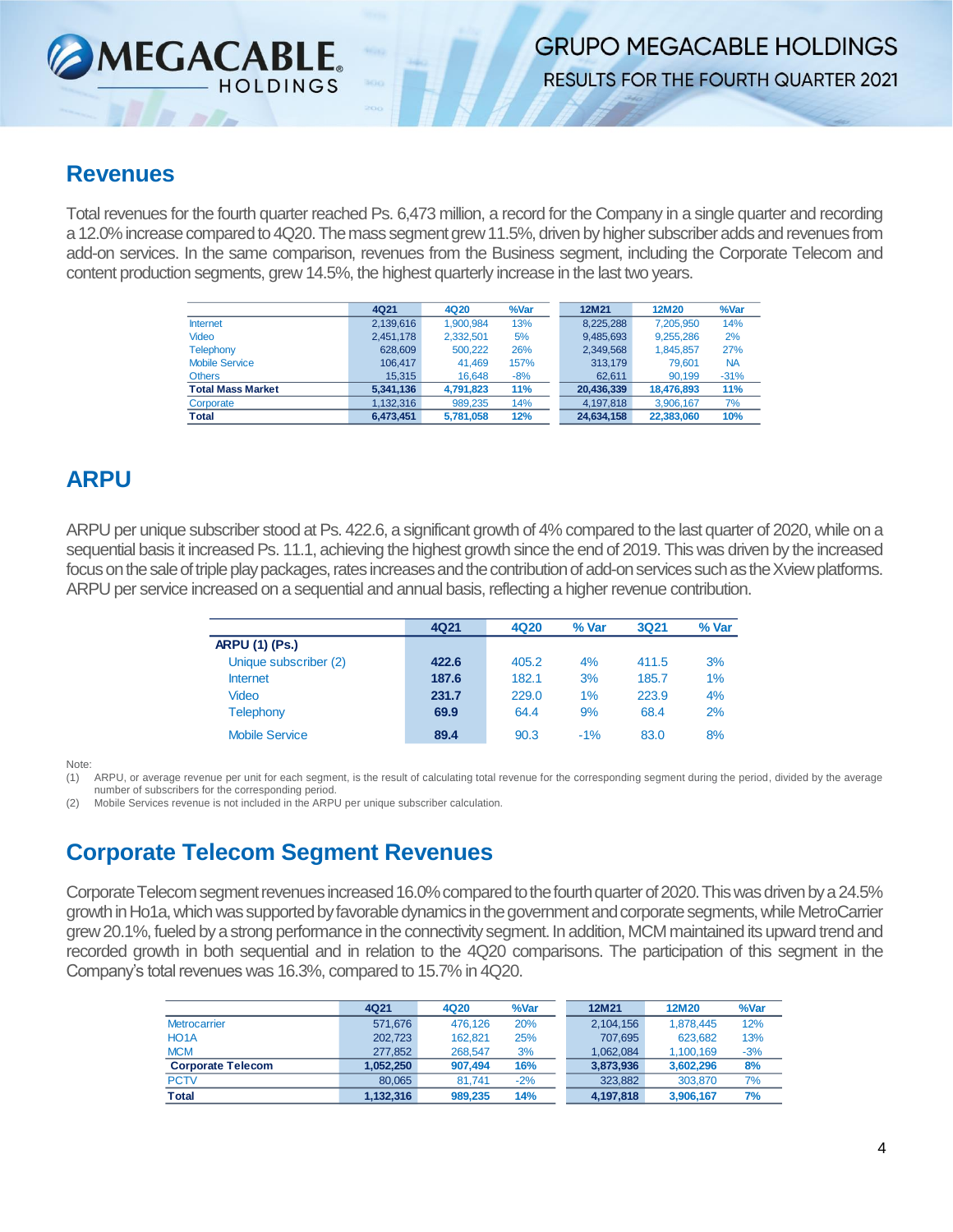

### **Cost & Expenses**

During the quarter, cost of services increased 12.0% compared to the fourth quarter of 2020, mainly due to the larger operation in Ho1a (corporate segment) and growth in the mobile services business (mass segment). On the other hand, operating expenses increased 12.2%, mainly related to the mass segment, in line with the higher revenues.

#### **EBITDA**

Consolidated EBITDA for 4Q21 reached Ps. 3,087 million, 11.8% higher than the same period of the previous year, with a consolidated margin of 47.7%. Likewise, adjusted EBITDA recorded a significant increase of 12.4% over 4Q20 to reach Ps. 2,949 million, with a margin of 49.9%. For the full-year, Consolidated EBITDA growth was 9.9%, with a margin of 49.2%, while EBITDA from cable operations increased 10.6% to reach a margin of 50.9%.

|                                                    | 4Q21      | 4Q20      | %Var | <b>12M21</b> | 12M20      | %Var       |
|----------------------------------------------------|-----------|-----------|------|--------------|------------|------------|
| <b>CONSOLIDATED</b>                                |           |           |      |              |            |            |
| Consolidated operating profit                      | 1,676,707 | 1,541,075 | 9%   | 6,818,088    | 6,339,591  | 8%         |
| Plus consolidated depreciation and<br>amortization | 1,410,467 | 1,219,122 | 16%  | 5,298,360    | 4,689,619  | 13%        |
| <b>Consolidated EBITDA (1)</b>                     | 3,087,174 | 2,760,197 | 12%  | 12,116,448   | 11,029,209 | 10%        |
| <b>Consolidated EBITDA Margin</b>                  | 47.7%     | 47.7%     |      | 49.2%        | 49.3%      |            |
| <b>CABLE OPERATIONS</b>                            |           |           |      |              |            |            |
| MCM, Ho1a and PCTV EBITDA                          | 137,946   | 135,355   | 2%   | 644,360      | 659,514    | $-2%$      |
| Cable Adjusted EBITDA (2)                          | 2,949,228 | 2,624,842 | 12%  | 11,472,088   | 10,369,695 | <b>11%</b> |
| <b>EBITDA Margin of Cable</b>                      | 49.9%     | 49.8%     |      | 50.9%        | 50.9%      |            |

**Notes** 

(1) Consolidated EBITDA is calculated by adding to the net income/loss the following: depreciation and amortization, net comprehe nsive financing result, non-recurring expenses (income), total income tax, employee profit sharing, interests in affiliated and associated companies, and non-controlling interest.<br>(2) Adjusted EBITDA for the Cable operations is calculated by subt

#### **Net Comprehensive Financing Result**

During the quarter, the Company recorded a net financing expense of Ps. 86.0 million, mainly comprised of Ps. 94.9 million in net interest expense, while the foreign exchange gain of the quarter was Ps. 8.9 million.

|                                           | 4Q21     | 4Q20       |
|-------------------------------------------|----------|------------|
| Net Exchange (Profit) Loss                | (8,865)  | 135,852    |
| Interest Income                           | 43.604   | 43.926     |
| <b>Interest Expense</b>                   | 138,499  | 184.887    |
| <b>Net Comprehensive Financial Result</b> | (86,030) | (276, 813) |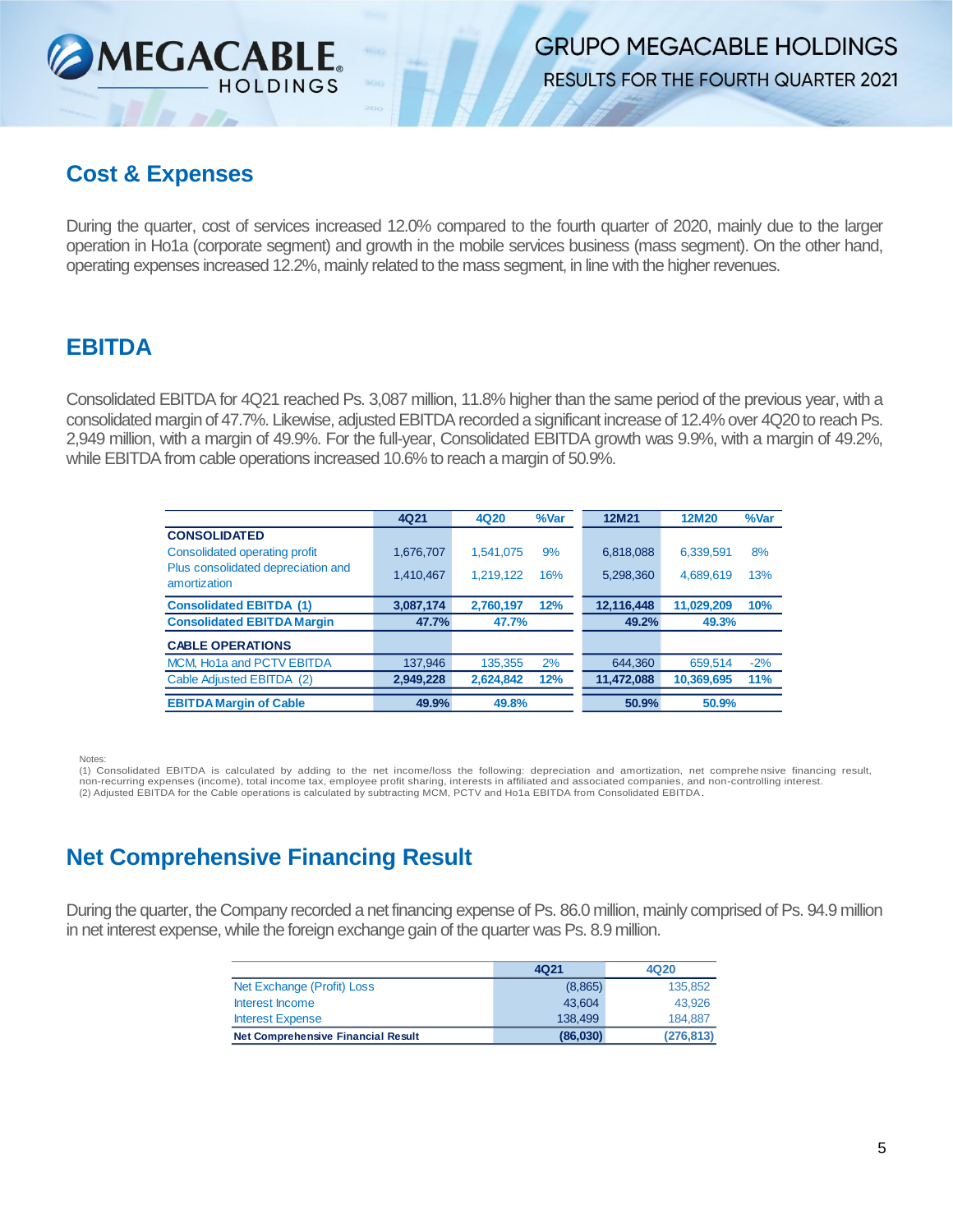

#### **Net Income**

Net Income for the quarter closed at Ps. 1,118 million, an increase of 22.4% compared to 4Q20. This is mainly due to the increase in EBITDA for the period and a favorable comparison of the Comprehensive Financing Result versus previous periods, generated by a lower interest expense and the foreign exchange gain recorded during the period, notwithstanding a higher tax rate.

#### **Net Debt**

Megacable ended the quarter with Net Debt of Ps. 4,670 million, which represents a higher leverage level, both on a yearover-year and sequential basis. This was due to additional debt contracted during the period and a lower cash level compared to 4Q20.

|                                           | 4Q21      | 4Q20      | <b>3Q21</b> |
|-------------------------------------------|-----------|-----------|-------------|
| <b>Short Term Debt</b>                    | 4,560,470 | 1,291,689 | 3,286,188   |
| One year maturity of long-term bank loans | 4,448,789 | 1,166,854 | 3,164,535   |
| Short-term leases                         | 111,681   | 124.836   | 121,652     |
| <b>Long-Term Debt</b>                     | 3,812,533 | 6,590,464 | 3,740,015   |
| <b>Bank Loans</b>                         | 3,458,069 | 6,358,954 | 3,455,442   |
| Long-tem leases                           | 354,464   | 231,510   | 284,573     |
| <b>Total Debt</b>                         | 8,373,002 | 7,882,153 | 7,026,203   |
| <b>Cash and Short-Term Investments</b>    | 3,703,435 | 4,259,590 | 2,743,248   |
| <b>Net Debt</b>                           | 4,669,568 | 3,622,564 | 4,282,955   |

# **CAPEX**

Megacable invested Ps. 3,164 million during 4Q21, bringing the full-year figure to Ps. 9,466 million, equivalent to 38.4% of the Company's total revenues for 2021, in line with the expansion projects of the Company. The network evolution project continues to be executed and contributes significantly to CAPEX in the quarter. This strategy, together with the project to enter new markets, are a fundamental part of the development and growth of the Company.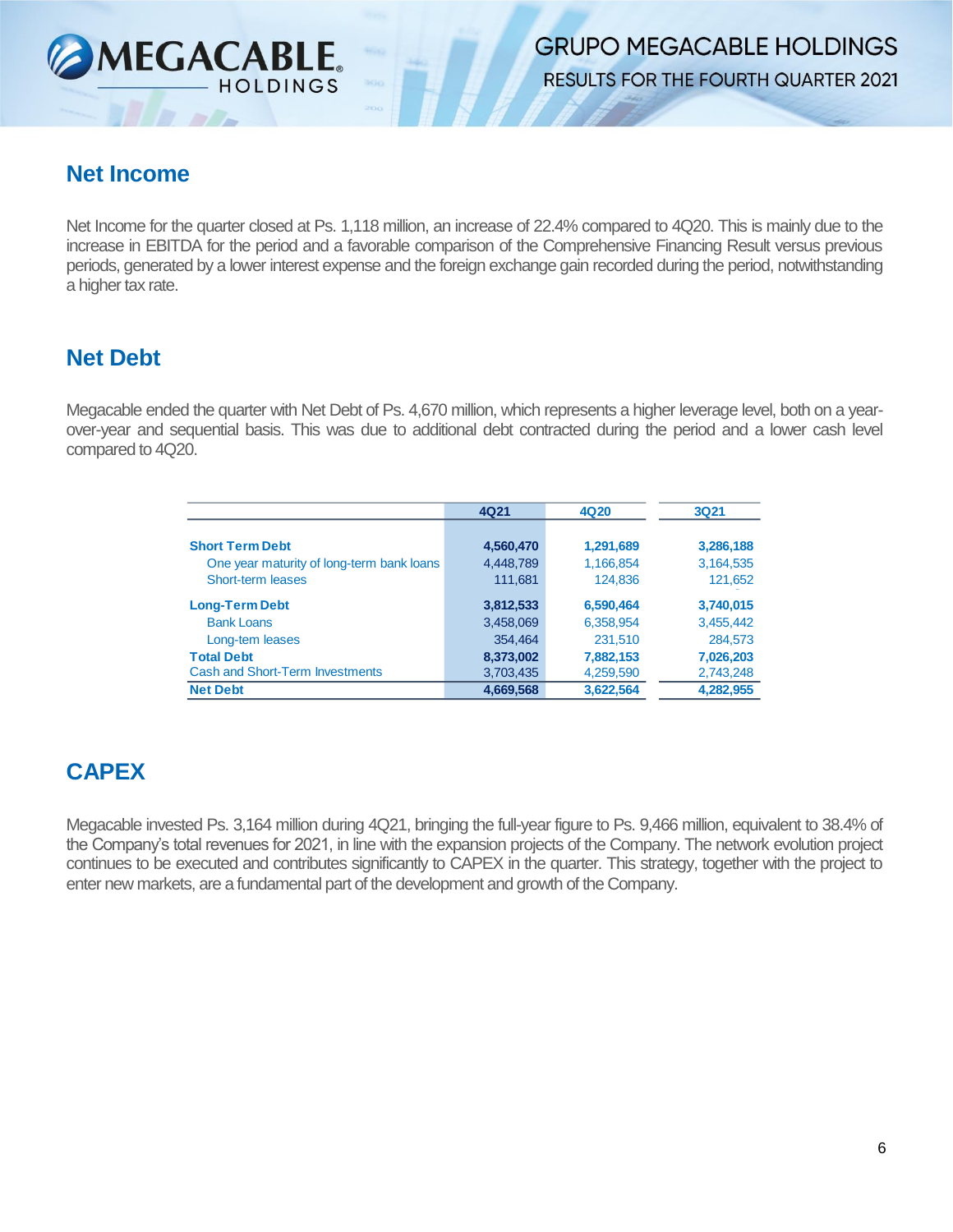

### **Stock Information**

| <b>Ticker MEGACPO</b>                 | <b>CPOs</b> | "A" Series  |
|---------------------------------------|-------------|-------------|
| <b>Total Shares (thousands)</b>       | 853,789     | 1,721,356   |
| <b>Shares in treasury (thousands)</b> | 3,202       | 6,403       |
| 2 "A" Series Shares =                 |             | 1 CPO       |
| <b>Mkt. Cap (In Ps. millions)</b>     |             | S<br>60.041 |
| Closing price (Ps) *                  |             | S<br>69.76  |
| <b>Free float</b>                     |             | 51%         |
| As of December 31, 2021               |             |             |
| * Source: Infosel                     |             |             |

# **4Q21 Earnings Conference Call**

Megacable will hold its 4Q21 Earnings Conference Call on Friday, February 4, 2022 at 10:00 am (Mexico City Time) / 11:00 am (New York Time). To access the call, please dial: From within the U.S. 1-877-451-6152 From outside the U.S. 1-201-389-0879 Webcast: https://viavid.webcasts.com/starthere.jsp?ei=1525518&tp\_key=0ae4cb92ac

#### **Investor Relations:**

Alan Esaú Gallegos López IR Manager Phone: + (5233) 3750 0042 ext. 61091 investor.relations@megacable.com.mx

# **Disclaimer**

This press release contains forward-looking statements regarding the Company's results and future prospects, which are subject to risk and uncertainty. Therefore, these results and statements may differ due to various factors. Moreover, figures in this report may vary due to rounding.

For more information, please visit: https://inversionistas.megacable.com.mx/en/index.php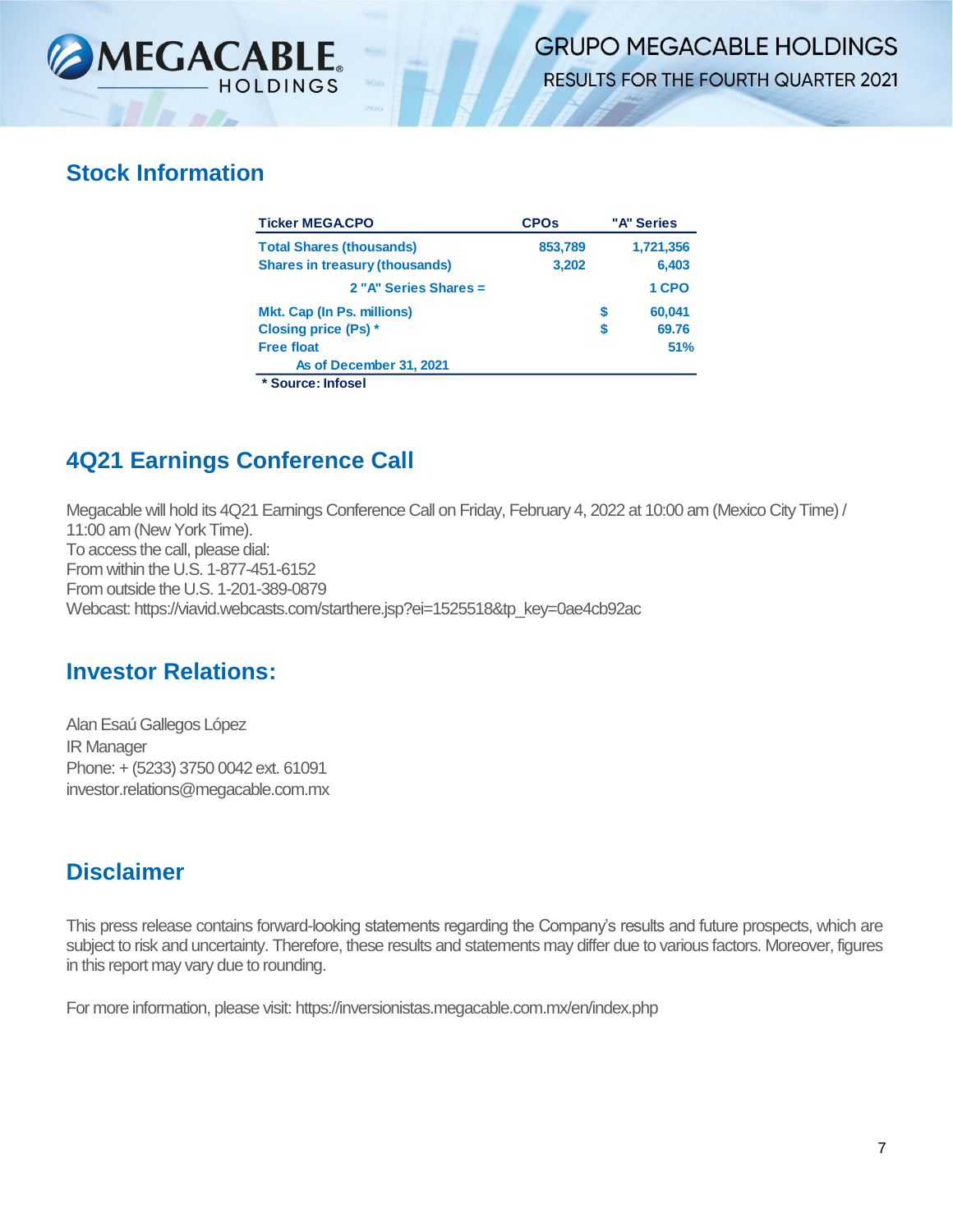

 $\sim$   $\approx$ 

#### **Megacable Holdings, S.A.B. de C.V.**

Statement of Financial Position

As of December 31, 2021 and 2020

|                                                                   | 2021       | 2020       |
|-------------------------------------------------------------------|------------|------------|
| <b>ASSETS</b>                                                     |            |            |
| <b>CURRENT ASSETS</b>                                             |            |            |
| Cash and short-term investments                                   | 3,703,435  | 4,259,590  |
| Accounts receivable from customers and advances to suppliers, net | 3,277,165  | 3,593,665  |
| Recoverable taxes                                                 | 1,261,198  | 779,937    |
| <b>Inventories</b>                                                | 430,986    | 435,539    |
| <b>Total Current Assets</b>                                       | 8,672,784  | 9,068,731  |
| <b>NON-CURRENT ASSETS</b>                                         |            |            |
| Property, systems and equipment, net                              | 39,071,884 | 33,809,486 |
| Goodwill, net                                                     | 4,378,397  | 4,378,397  |
| Intabile assets by right-of-use assets                            | 255,469    | 322,782    |
| <b>Other assets</b>                                               | 911,580    | 1,199,137  |
| Affiliated and associated companies                               | 916,876    | 978,473    |
| <b>Total Assets</b>                                               | 54,206,991 | 49,757,007 |
| <b>LIABILITIES AND STOCKHOLDERS' EQUITY</b>                       |            |            |
| <b>CURRENT LIABILITIES</b>                                        |            |            |
| One year maturity of long-term liabilities                        | 4,448,789  | 1,166,854  |
| <b>Suppliers</b>                                                  | 5,160,741  | 3,240,960  |
| Short-term affiliated and associated companies                    | 135,316    | 100,149    |
| Accounts payable and accrued expenses payable                     | 1,844,309  | 1,768,360  |
| Short-term leases payable                                         | 111,681    | 124,836    |
| <b>Total Current Liabilities</b>                                  | 11,700,836 | 6,401,158  |
| <b>LONG TERM LIABILITIES</b>                                      |            |            |
| <b>Bank loans</b>                                                 | 3,458,069  | 6,358,954  |
| <b>Labor obligations</b>                                          | 211,430    | 203,285    |
| Deferred taxes                                                    | 2,026,074  | 1,955,997  |
| Affiliated and associated companies                               | 612,514    | 729,085    |
| Long-term leases payable                                          | 354,464    | 231,510    |
| <b>Total Long-Term Liabilities</b>                                | 6,662,551  | 9,478,831  |
| <b>Total Liabilities</b>                                          | 18,363,387 | 15,879,989 |
| <b>STOCKHOLDERS' EQUITY</b>                                       |            |            |
| <b>Capital Stock</b>                                              | 910,244    | 910,244    |
| Net Premium on the placement of shares                            | 2,117,560  | 2,117,560  |
| <b>Retained Earnings</b>                                          | 29,572,941 | 28,962,481 |
| <b>Minority Interest</b>                                          | 1,460,570  | 1,392,924  |
| <b>Legal Reserve</b>                                              | 1,782,288  | 493,808    |
| <b>Total Stockholders' Equity</b>                                 | 35,843,604 | 33,877,017 |
| <b>Total Liabilities &amp; Stockholders' Equity</b>               | 54,206,991 | 49,757,007 |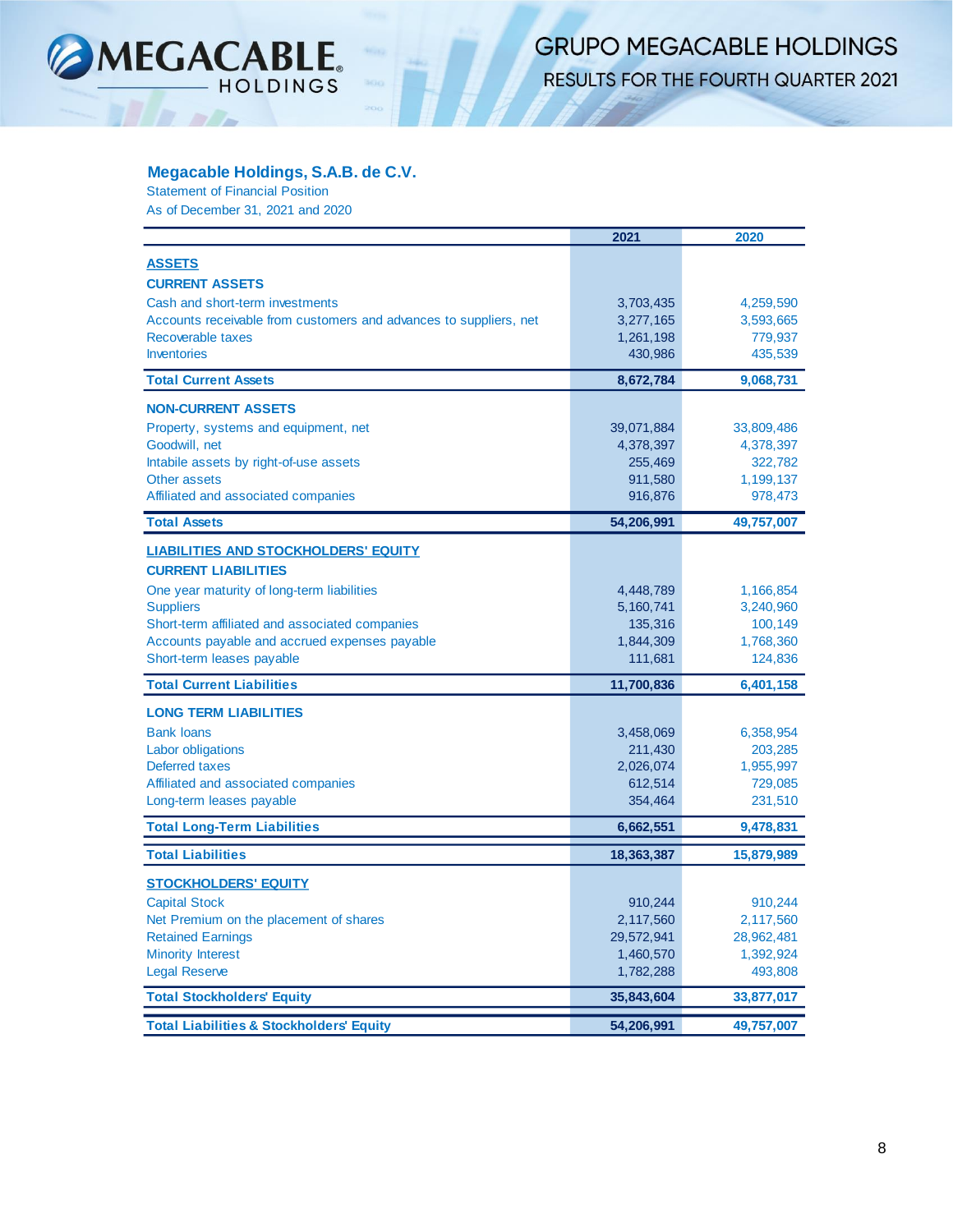

# **GRUPO MEGACABLE HOLDINGS**

RESULTS FOR THE FOURTH QUARTER 2021

#### **Megacable Holdings, S.A.B. de C.V.**

Income Statement

Fourth Quarter 2021 and 2020

|                                                                     | 4Q21                         |      | 4Q20                   | % Var        |
|---------------------------------------------------------------------|------------------------------|------|------------------------|--------------|
| <b>Income</b><br><b>Cost of Services</b>                            | \$<br>6,473,451<br>1,750,033 | \$   | 5,781,058<br>1,561,993 | 12%<br>12%   |
| <b>Gross Profit</b>                                                 | \$<br>4,723,419              | \$   | 4,219,066              | 12%          |
| <b>Operating and General Expenses</b>                               | 1,636,244                    |      | 1,458,869              | 12%          |
| <b>EBITDA</b>                                                       | \$<br>3,087,174              | \$   | 2,760,197              | 12%          |
| Depreciation and amortization                                       | 1,410,467                    |      | 1,219,122              | 16%          |
| <b>Operating Profit</b>                                             | \$<br>1,676,707              | \$   | 1,541,075              | 9%           |
| Other income (expenses), net<br>Comprehensive Financing Income, Net | 480<br>86,030                | $-5$ | 70,803<br>276,813      | 99%<br>(69%) |
| <b>Income Before Income Tax and Minority</b><br><b>Interest</b>     | \$<br>1,590,197              | \$   | 1,193,460              | 33%          |
| <b>Income Tax</b>                                                   | 432,545                      |      | 215,586                | 101%         |
| <b>Net Profit</b>                                                   | \$<br>1,157,652              | \$   | 977,874                | 18%          |
| Net income attribute to:                                            |                              |      |                        |              |
| Non-Controlling interest                                            | 39,276                       |      | 64,484                 | (39%)        |
| <b>Controlling interest</b>                                         | 1,118,376                    |      | 913,390                | 22%          |
|                                                                     | \$<br>1,157,652              | \$   | 977,874                | 18%          |

|                                                                     |               | <b>12M21</b>            |      | <b>12M20</b>            | % Var             |  |
|---------------------------------------------------------------------|---------------|-------------------------|------|-------------------------|-------------------|--|
| <b>Income</b><br><b>Cost of Services</b>                            | \$            | 24,634,158<br>6,455,359 | S    | 22,383,060<br>5,845,253 | <b>10%</b><br>10% |  |
| <b>Gross Profit</b>                                                 | \$            | 18,178,799              | \$   | 16,537,807              | <b>10%</b>        |  |
| <b>Operating and General Expenses</b>                               |               | 6,062,351               |      | 5,508,598               | 10%               |  |
| <b>EBITDA</b>                                                       | $\mathbf{\$}$ | 12,116,448              | \$   | 11,029,209              | 10%               |  |
| Depreciation and amortization                                       |               | 5,298,360               |      | 4,689,619               | 13%               |  |
| <b>Operating Profit</b>                                             | \$            | 6,818,088               | \$   | 6,339,591               | 8%                |  |
| Other income (expenses), net<br>Comprehensive Financing Income, Net |               | 27,118<br>697,196       | $-5$ | 10,719<br>469,121       | <b>NA</b><br>49%  |  |
| <b>Income Before Income Tax and Minority</b><br><b>Interest</b>     | \$            | 6,093,774               | S    | 5,859,751               | 4%                |  |
| <b>Income Tax</b>                                                   |               | 1,645,319               |      | 1,335,496               | 23%               |  |
| <b>Net Profit</b>                                                   | \$            | 4,448,455               | \$   | 4,524,255               | (2%)              |  |
| Net income attribute to:                                            |               |                         |      |                         |                   |  |
| Non-Controlling interest                                            |               | 160,757                 |      | 170,890                 | (6%)              |  |
| <b>Controlling interest</b>                                         |               | 4,287,698               |      | 4,353,366               | (2%)              |  |
|                                                                     | \$            | 4,448,455               | \$   | 4,524,255               | (2%)              |  |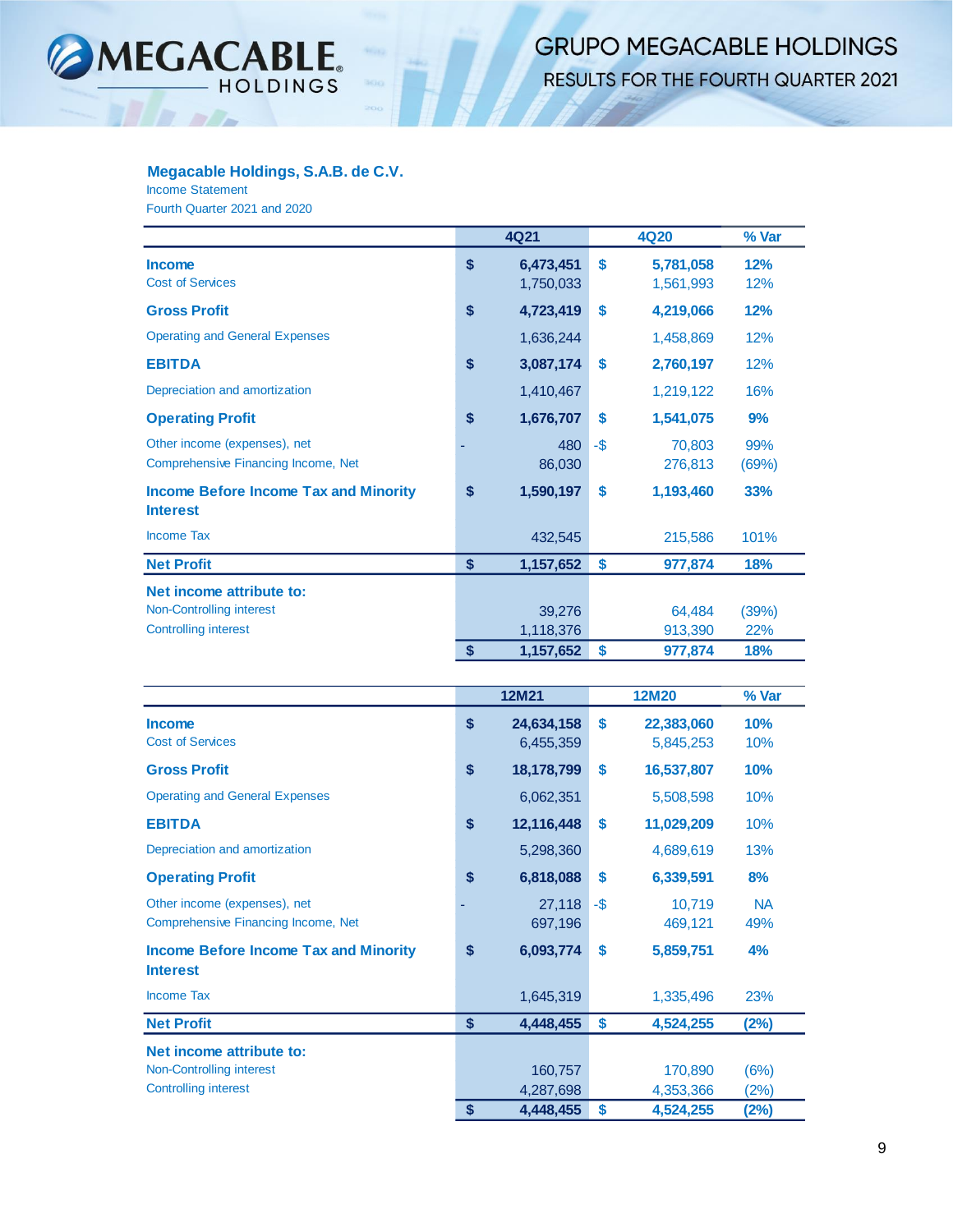

 $\sim$   $\sqrt{2}$ 

# **GRUPO MEGACABLE HOLDINGS** RESULTS FOR THE FOURTH QUARTER 2021

#### **Megacable Holdings, S.A.B. de C.V.**

Income Statement by Segment

Fourth Quarter 2021 and 2020

|                                       | 4Q21 |           | <b>4Q20</b> |           | % Var   |  |
|---------------------------------------|------|-----------|-------------|-----------|---------|--|
| <b>CABLE OPERATIONS</b>               |      |           |             |           |         |  |
| <b>Income</b>                         | \$   | 5,912,812 | \$          | 5,267,949 | 12%     |  |
| <b>Cost of Services</b>               |      | 1,524,477 |             | 1,381,514 | 10%     |  |
| <b>Gross Profit</b>                   |      | 4,388,335 |             | 3,886,435 | 13%     |  |
|                                       |      |           |             |           |         |  |
| <b>Operating and General Expenses</b> |      | 1,439,107 |             | 1,261,593 | 14%     |  |
| <b>EBITDA</b>                         | \$   | 2,949,228 | \$          | 2,624,842 | 12%     |  |
|                                       |      | 49.9%     |             | 49.8%     |         |  |
| <b>OTHER</b>                          |      |           |             |           |         |  |
| <b>Income</b>                         |      | 560,639   |             | 513,109   | 9%      |  |
| <b>MCM</b>                            |      | 277,852   |             | 268,547   | 3%      |  |
| HO <sub>1</sub> A                     |      | 202,723   |             | 162,821   | 25%     |  |
| <b>PCTV</b>                           |      | 80,065    |             | 81,741    | (2%)    |  |
| <b>Cost of Services</b>               |      | 225,556   |             | 180,479   | 25%     |  |
| <b>MCM</b>                            |      | 30,363    |             | 24,612    | 23%     |  |
| HO <sub>1</sub> A                     |      | 161,355   |             | 112,933   | 43%     |  |
| <b>PCTV</b>                           |      | 33,839    |             | 42,934    | (21%)   |  |
| <b>Gross Profit</b>                   |      | 335,084   |             | 332,631   | 1%      |  |
| <b>Operating and General Expenses</b> |      | 197,137   |             | 197,276   | $(0\%)$ |  |
| <b>MCM</b>                            |      | 120,787   |             | 122,705   | (2%)    |  |
| HO <sub>1</sub> A                     |      | 30,871    |             | 41,005    | (25%)   |  |
| <b>PCTV</b>                           |      | 45,479    |             | 33,566    | 35%     |  |
| <b>EBITDA</b>                         |      |           |             |           |         |  |
| <b>MCM</b>                            |      | 126,701   |             | 121,230   | 5%      |  |
| HO <sub>1</sub> A                     |      | 10,497    |             | 8,883     | 18%     |  |
| <b>PCTV</b>                           |      | 747       |             | 5,242     | (86%)   |  |
| <b>EBITDA</b>                         | \$   | 137,946   | \$          | 135,355   | 2%      |  |
|                                       |      | 24.6%     |             | 26.4%     |         |  |
| <b>TOTAL OPERATION</b>                |      |           |             |           |         |  |
| <b>Income</b>                         |      | 6,473,451 |             | 5,781,058 | 12%     |  |
| <b>Cost of Services</b>               |      | 1,750,033 |             | 1,561,993 | 12%     |  |
| <b>Gross Profit</b>                   |      | 4,723,419 |             | 4,219,066 | 12%     |  |
|                                       |      |           |             |           |         |  |
| <b>Operating and General Expenses</b> |      | 1,636,244 |             | 1,458,869 | 12%     |  |
| <b>EBITDA</b>                         | \$   | 3,087,174 | \$          | 2,760,197 | 12%     |  |
|                                       |      | 47.7%     |             | 47.7%     |         |  |